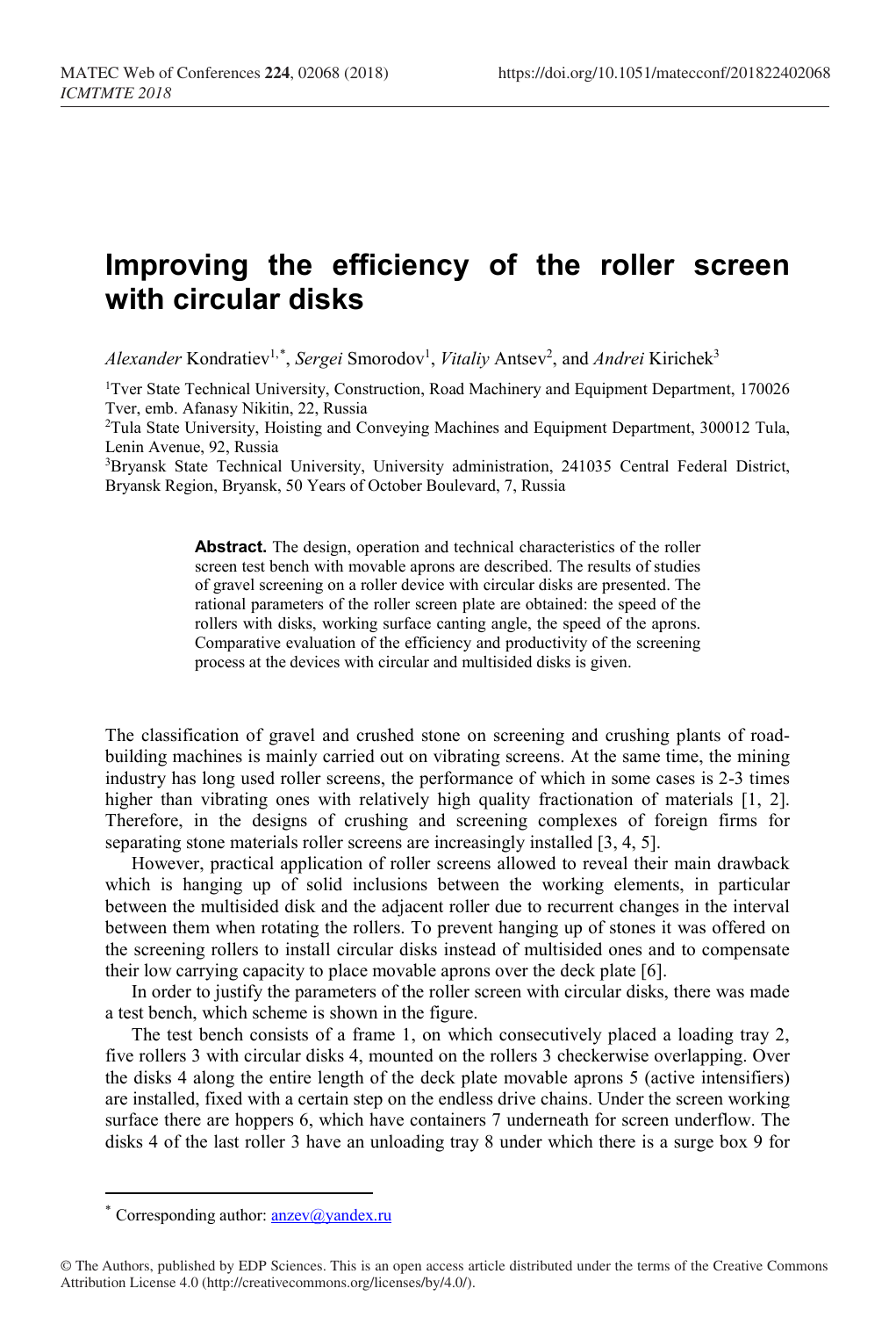the material discharged from the deck plate. Before the loading tray 2, a conveyor belt 10 is installed to feed stones for screening.

The test bench works as follows. Basic material from the conveyor belt 10 along the tray 2 enters the rotating rollers 3 with disks 4, which convey the stones in the direction of the unloading tray 8. Simultaneously with the rotating disks 4, the movable aprons 5, at *v* speed along the screen also convey the stones mixture along the deck plate working surface. When moving on the deck plate the stones are divided into separate portions by the aprons 5 according to the step of their arrangement. The impact of the disks 4, and the aprons 5 on separated material ensures reliable movement of the stones along the deck plate with simultaneous intensification of screening small particles.



**Fig. 1.** Test bench scheme.

The technical characteristics of the test bench equipment were the following:

− screen parameters: working surface length is 1.35 m, the width is 0.2 m; number of rollers is 5; the disk shape is circular; the disk diameter is 0.3 m; the disk thickness is 0.008 m; the distance between adjacent disks of the roller in the axial direction is 0.02 m; centerto-center distance between the rollers is 0.25 m; the roller diameter is 0.057 m; the rotation frequency of rollers with disks is  $n = 30...100$  rpm; the canting angle of the screen plate working surface is  $\alpha = (+5^{\circ})...(-15^{\circ})$ ;

− intensifier parameters: the length is 1.5 m; the apron width is 0.175 m; the apron height is 0.23 m; the thickness of the apron sheet is 0.008 m; the step of setting aprons is 0.18 m; the linear speed of apron movement  $v = 0, 2...0, 5$  m/s;

 $-$  conveyor belt parameters: the length is 1.31m; the width is 0.2m; the board height is 0.3 m; the linear belt speed is 0.17 m/s.

First we studied the process of screening gravel particles depending on the change of the canting angle of the screen plate working surface  $(\alpha)$  with a constant supply of stones  $q = 2.9$  kg/s. the Screening was evaluated in terms of screening efficiency  $(E)$  and the time of separating process (t). The rotation frequency of rollers with disks was 60 rpm, and the speed of moving aprons – 0.32 m/s. The material for separating was gravel mix consisting of 70 % of low grade grains  $(0...20)$  and 30 % of high grade grains  $(>20)$ . Particle size of low grade grains: (5.10 mm) is 25%; (10…15 mm) - 25%; (15…20 m) – 50 % including "hard grains"  $-25$  %.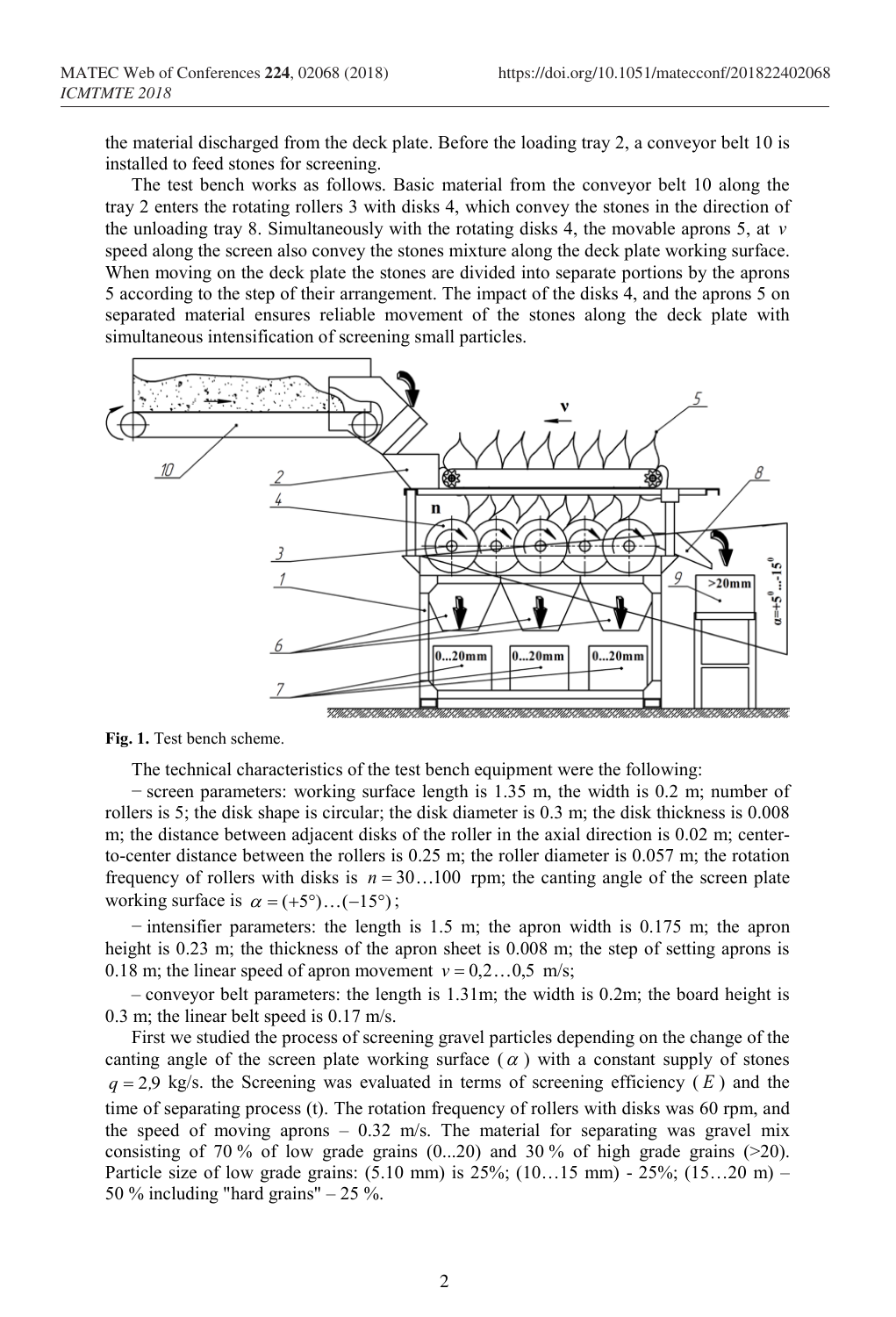The results of the research are presented in table 1, where one can see an increase in the efficiency and time of the screening process with the change of the plate canting angle from negative values (downward angle) to positive (upward angle) in the direction of stone movement.

| <b>Parameters</b>            | Canting angle of plate surface $\alpha$ , grade |       |              |               |               |  |
|------------------------------|-------------------------------------------------|-------|--------------|---------------|---------------|--|
|                              | $+5^{\rm o}$                                    | Λº    | $-5^{\circ}$ | $-10^{\circ}$ | $-15^{\circ}$ |  |
| Screening efficiency $E$ , % | 99,52                                           | 99.28 | 99.03        | 97.76         | 96.64         |  |
| Screening time $t$ , s       | 14.1                                            |       |              | 12.6          |               |  |

**Table 1.** Efficiency of the screening process.

Analyzing the obtained data, and on the basis of the minimum value of screening efficiency  $E \ge 98\%$  and the minimum time of the process in order to increase the roller plate productivity, the rational range of angles  $(\alpha)$  of the screening surface will be (−2,50)...(−7,50). In this case, the angle (-2.500) is the most preferable, since the efficiency of gravel screening was more than 99 %.

In order to achieve the best results of the screening process, it was necessary to carry out multifactor planning of the experiment. To do this there were identified the main factors ( $X_1$  − the speed of apron moving,  $X_2$  − the rotation frequency of rollers with disks,  $X_3$  − the amount of gravel feed), having the greatest impact on the efficiency and time of the screening process. The factors and the range of their variations are presented in table 2.

The material for separating was gravel with the proportion of high grade to the low grade  $H/L = 50/50$ . The low grade had the following composition: 5...10 mm – 20.8 %;  $10...15$  mm  $-25$  %;  $15...20$  mm  $-54.2$  %. In the process of screening the material was separated into two fractions 0...20 mm and 20...40 mm.

| <b>Factors</b>                        | Code<br>value | <b>Interval</b><br>of | Natural factor levels,<br>corresponding the coded ones |      |          |      |          |  |
|---------------------------------------|---------------|-----------------------|--------------------------------------------------------|------|----------|------|----------|--|
|                                       |               | varying               | $+1,682$                                               | $+1$ | $\bf{0}$ | $-1$ | $-1,682$ |  |
| $v$ – apron speed, m/s                | $X_1$         | 0,05                  | 0,40                                                   | 0,37 | 0,32     | 0,27 | 0,24     |  |
| $n -$ disk rotation<br>frequency, rpm | $X_2$         | 15                    | 85,23                                                  | 75   | 60       | 45   | 34,77    |  |
| $-$ gravel feeding, kg/s<br>q         | $X_3$         | 1,25                  | 7,10                                                   | 6,25 | 5        | 3,75 | 2,90     |  |

**Table 2.** Levels and intervals of varying factors.

As a result of planning the central composite rotatable plan of the second order, after processing the data of the three-factor experiment regression equations were obtained to determine the efficiency of the screening process  $(E, %)$  and the specific one-hour capacity (Gu, m3/m2\*h):

$$
E = 98,515 + 12,822v - 23,36v^2 - 0,0294q + 0,0023n - 0,0025nq
$$
\n<sup>(1)</sup>

$$
G_u = 17,18v + 3,667q - 0,0096qn + 0,048n - 5,842.
$$
 (2)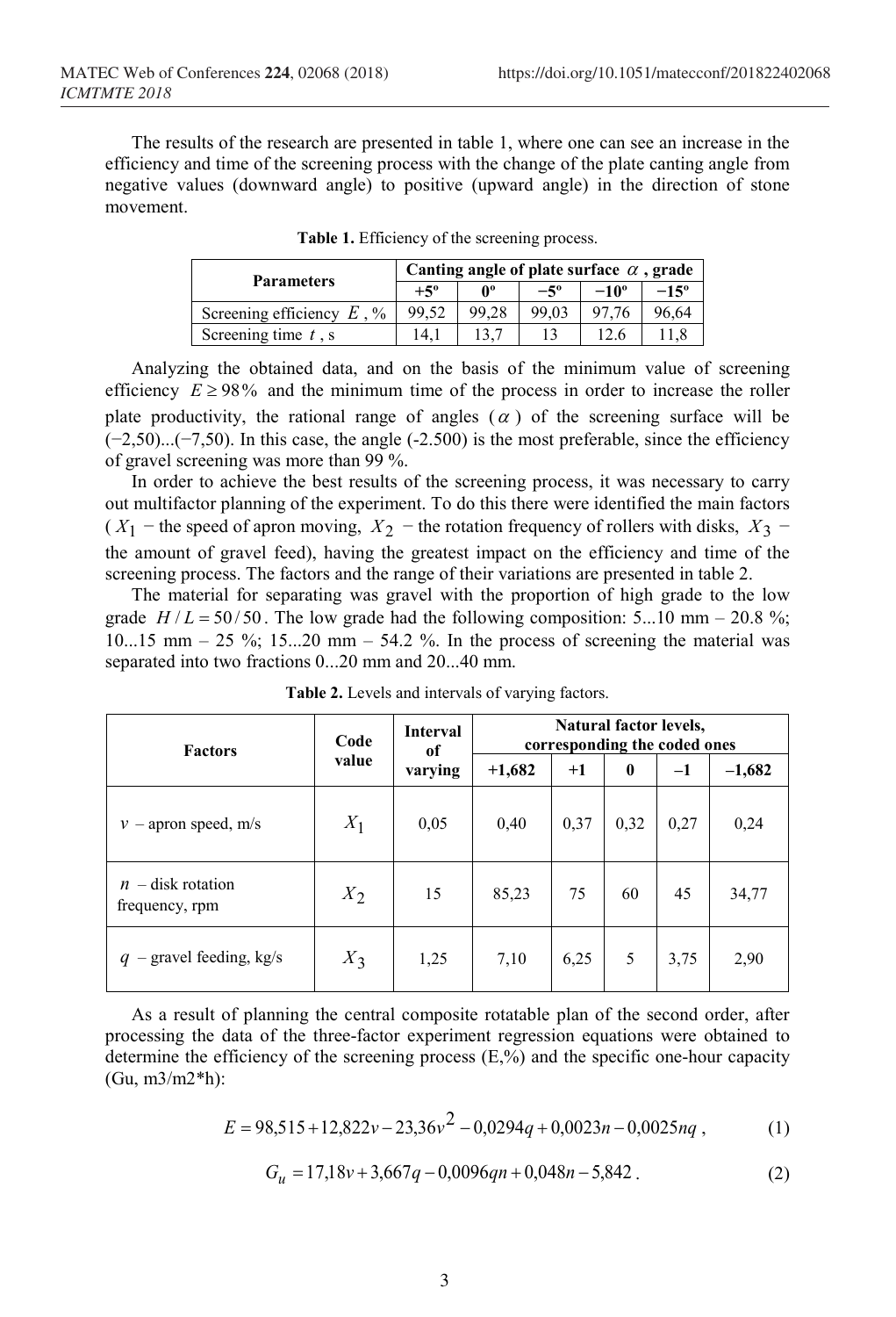The analysis of the equations (1) and (2) allowed to determine the most rational parameters of the roller screen with round disks, over which movable aprons are installed: the rotation speed of rollers with disks  $n = 60$  rpm, the speed of apron movement  $v = 0.32$ m/s. With these parameters there were obtained rather high efficiency indexes of screening and specific capacity of the roller screen plate in the whole range of changes in material feed to the rotating disks.

Then, on the basis of the screen with rational parameters comparative studies of gravel fractionating on the separating device with round and multi-faceted (eight-faceted) disks were carried out.

Dependences of the screening efficiency and specific capacity on the gravel feed to the screen plate surface with round and multi-faceted disks are presented in tables 3 and 4, respectively.

| $q$ , kg/s                                    | 2,90  | 3,75  | 4.38                                            | 6.25                  | 7.10 |
|-----------------------------------------------|-------|-------|-------------------------------------------------|-----------------------|------|
| $G_{\nu}$ , m <sup>3</sup> /m <sup>2*</sup> h |       |       | $11,51$   14,13   16,23   17,99   21,85   24,48 |                       |      |
| $\cdot$ %                                     | 99.84 | 99.70 | 99.58                                           | 99,47   99,24   99,09 |      |

**Table 3.** Roller screen with round disks.

| q, kg/s                                       | 3,75                                          | 4,38 | 4.80 |  |
|-----------------------------------------------|-----------------------------------------------|------|------|--|
| $G_{\mu}$ , m <sup>3</sup> /m <sup>2*</sup> h | 11,91   12,92   13,95   14,63   16,59   18,22 |      |      |  |
| $E. \%$                                       | 99,63   97,69   95,75   94,46   90,76   87,68 |      |      |  |

**Table 4.** Roller screen with multi-faceted disks.

The data obtained show an obvious advantage of the device with circular disks (table 3), where in the whole range of material feed screening efficiency is more than 99 %. At the same time, the device with multi-faceted disks (table 4) has a decrease in the screening efficiency from 99.6% to 87.7% with an increase in gravel feed from 3 kg/s to 7 kg/s [7].

The tables also show that the specific capacity on both devices increased with the increase in gravel feed to the screen plate, besides, the screen with round disks has more intensive *Gu* increase. Moreover, under the minimum material feed to the screen both devices had almost equal capacity, then when  $q = 7$  kg/ s the screen with circular disks (Table 3) *Gu* was 25 % higher compared to multi-faceted disks (Table 4).

Thus, when studying the roller screen test bench with round disks there were defined rational parameters of rotation frequency of the diskcs, the speed of the aprons, the canting angle of the working surface, which provide high efficiency  $E \geq 99\%$  in the whole range of material feed to the screen plate  $q = 2,9...7,1$  kg/s. Comparative evaluation of the roller screen efficiency has proven the advantage of circular discs compared to multi-faceted, when movable aprons are installed over the screening surface.

## **References**

- 1. A.V. Kondratyev, *Sozdanie visokoeffektivnih valkovih separatorov torfyanih mashin i oborudovaniya, Dis. dokt. tech. nauk [Development of highly efficient roller separators of peat machinery. Extended Abstract of D. Sc. Thesis]*, 34 p. (Tver, 1998)
- 2. A.V. Iudin, V.S. Shestakov, *Equipment selection the estimation of mobile open pit units schemes when mining karst deposits*, Izvestiya Visshikh Uchebnikh Zavedenii. Gornii Zhurnal, **1**, pp. 92-100 (2017)
- 3. *FLSmidth*. Available at: http://www.flsmidth.com/